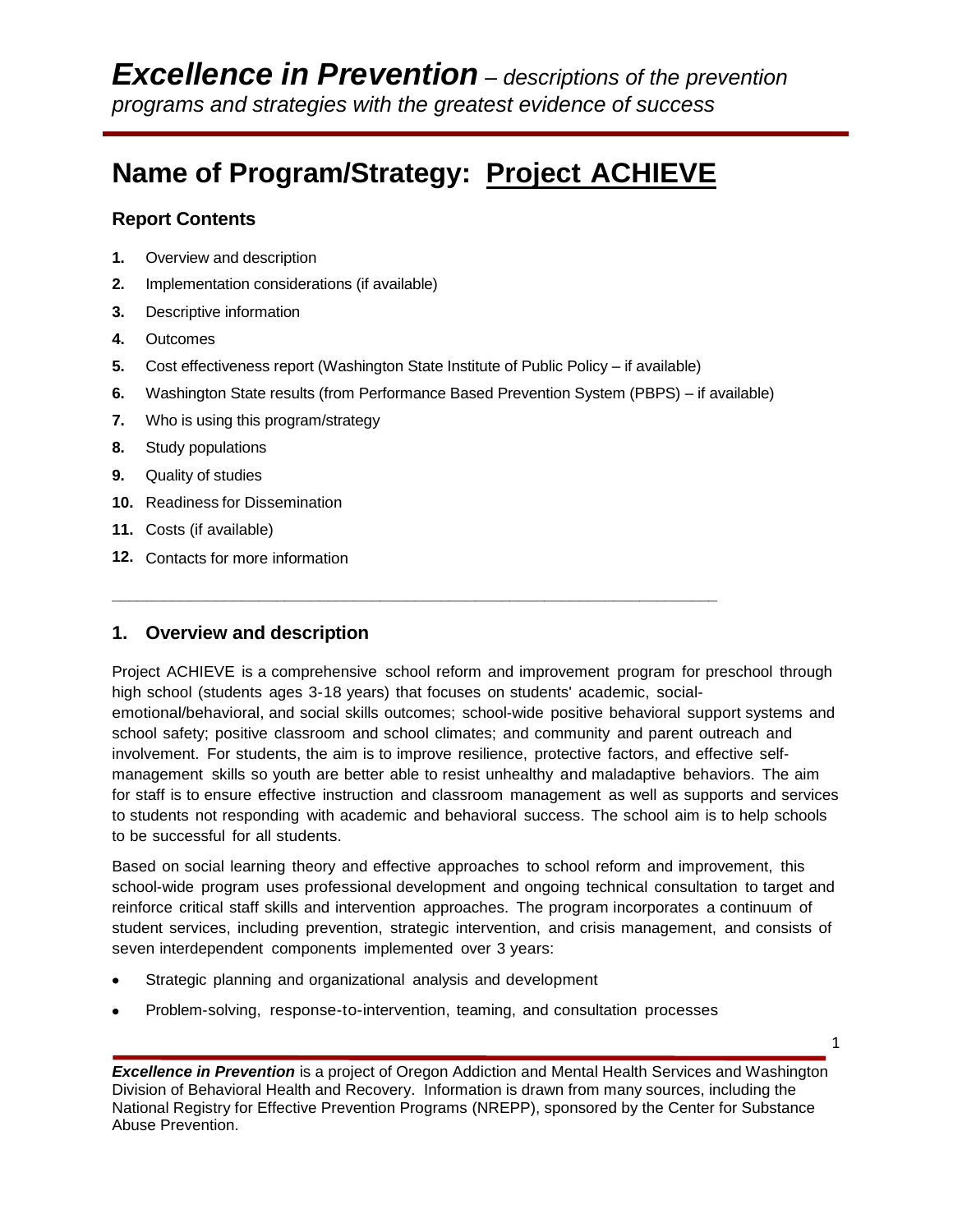- Effective school, schooling, and professional development
- Academic instruction linked to academic assessment, intervention, and achievement (i.e., Positive Academic Supports and Services)
- Age-appropriate social skills instruction (i.e., Stop & Think Social Skills Program) linked to behavioral assessment, intervention, and self-management (i.e., Positive Behavioral Support System)
- Parent and community training, support, and outreach
- Data management, evaluation, and accountability

Project ACHIEVE involves the school's entire instructional, administrative, and support staff and, following training, can be implemented with resources available in most schools. Training typically involves in-service training, classroom-based demonstrations, and technical consultation and followup.

Project ACHIEVE has been used in public schools, alternative schools, special education centers, psychiatric and juvenile justice facilities, Head Start programs, and specialized charter schools. The research study reviewed for this summary involved kindergarten through grade 6 in public schools.

## **2. Implementation considerations (if available)**

| Areas of Interest         | Mental health promotion                                                                                                                                                                                                                                                      |
|---------------------------|------------------------------------------------------------------------------------------------------------------------------------------------------------------------------------------------------------------------------------------------------------------------------|
| <b>Outcomes</b>           | 1: School staff perceptions of staff interactions and school<br>cohesion<br>2: School staff perceptions of school discipline and safety<br>3: Office discipline referrals<br>4: Administrative actions in response to office discipline referrals<br>5: Academic achievement |
| <b>Outcome Categories</b> | Education<br>Environmental change                                                                                                                                                                                                                                            |
| Ages                      | 6-12 (Childhood)<br>18-25 (Young adult)<br>26-55 (Adult)                                                                                                                                                                                                                     |
| <b>Genders</b>            | Male<br>Female                                                                                                                                                                                                                                                               |
| <b>Races/Ethnicities</b>  | <b>Black or African American</b><br>Hispanic or Latino<br>White                                                                                                                                                                                                              |

## **3. Descriptive Information**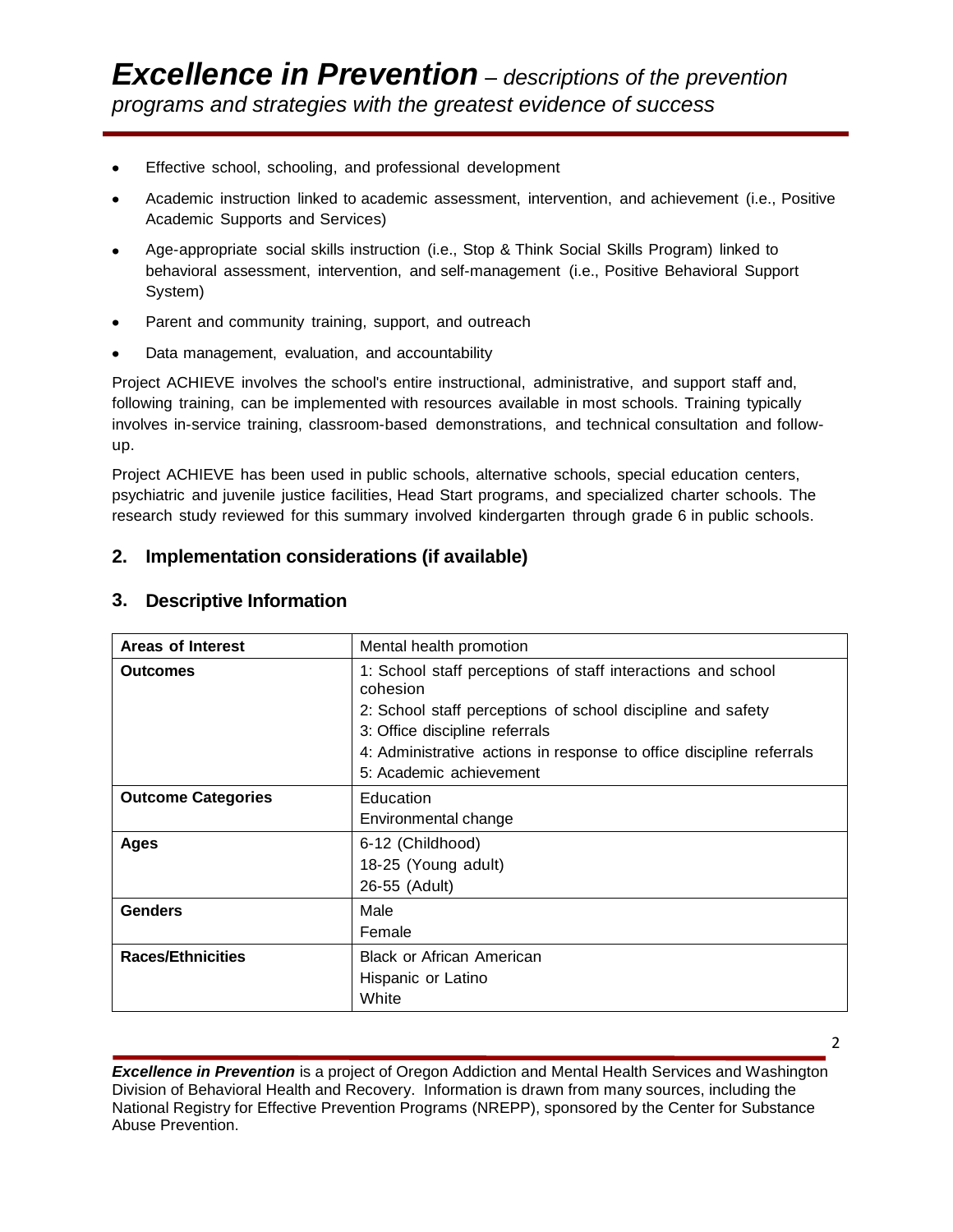| <b>Settings</b>                  | Home                                                                                                                                                                                                                                                                                                                                                                                                                                                                                                                                                                |
|----------------------------------|---------------------------------------------------------------------------------------------------------------------------------------------------------------------------------------------------------------------------------------------------------------------------------------------------------------------------------------------------------------------------------------------------------------------------------------------------------------------------------------------------------------------------------------------------------------------|
|                                  | School                                                                                                                                                                                                                                                                                                                                                                                                                                                                                                                                                              |
| <b>Geographic Locations</b>      | Urban                                                                                                                                                                                                                                                                                                                                                                                                                                                                                                                                                               |
|                                  | Suburban                                                                                                                                                                                                                                                                                                                                                                                                                                                                                                                                                            |
|                                  | Rural and/or frontier                                                                                                                                                                                                                                                                                                                                                                                                                                                                                                                                               |
| <b>Implementation History</b>    | Since 1990, Project ACHIEVE has been implemented in more than<br>250 schools, reaching more than 175,000 students, school staff,<br>community agency professionals, and parents. At least 12 studies<br>of the program have been documented in reports or peer-reviewed<br>journals. While Project ACHIEVE materials have been sold outside<br>the United States, predominantly to individuals and organizations in<br>English-speaking countries, it is not known whether any formal<br>implementations of Project ACHIEVE have been conducted<br>internationally. |
| <b>NIH Funding/CER Studies</b>   | Partially/fully funded by National Institutes of Health: No<br>Evaluated in comparative effectiveness research studies: No                                                                                                                                                                                                                                                                                                                                                                                                                                          |
| <b>Adaptations</b>               | Project ACHIEVE has been adapted for implementation in urban,<br>suburban, and rural settings as well as in Shoshone and Arapaho<br>(Wyoming), Chippewa (North Dakota), Apache (Arizona and New<br>Mexico), Navajo (New Mexico), and Kenaitze (Alaska) tribal<br>schools. It also has been adapted for use in State schools with<br>students who have special needs (e.g., deafness, blindness,<br>learning disabilities, behavioral disorders).                                                                                                                    |
| <b>Adverse Effects</b>           | No adverse effects, concerns, or unintended consequences were<br>identified by the applicant.                                                                                                                                                                                                                                                                                                                                                                                                                                                                       |
| <b>IOM Prevention Categories</b> | Universal<br>Selective                                                                                                                                                                                                                                                                                                                                                                                                                                                                                                                                              |

#### **4. Outcomes**

## **Outcome 1: School staff perceptions of staff interactions and school cohesion**

| <b>Description of Measures</b> | Perceptions of staff interactions and school cohesion were<br>measured using the Scale of Staff Interactions and School<br>Cohesion (SSISC), which was administered online. School staff<br>(i.e., instructional, administrative, support staff) rated<br>characteristics of staff in their school along a 5- point scale from 1<br>(excellent) to 5 (poor). The SSISC consists of 26 items across the<br>following 4 scales: |
|--------------------------------|-------------------------------------------------------------------------------------------------------------------------------------------------------------------------------------------------------------------------------------------------------------------------------------------------------------------------------------------------------------------------------------------------------------------------------|
|                                | Scale 1: Staff understanding of the mission of the school<br>$\bullet$<br>Scale 2: Staff interactions contributing to successful<br>٠                                                                                                                                                                                                                                                                                         |

**Excellence in Prevention** is a project of Oregon Addiction and Mental Health Services and Washington Division of Behavioral Health and Recovery. Information is drawn from many sources, including the National Registry for Effective Prevention Programs (NREPP), sponsored by the Center for Substance Abuse Prevention.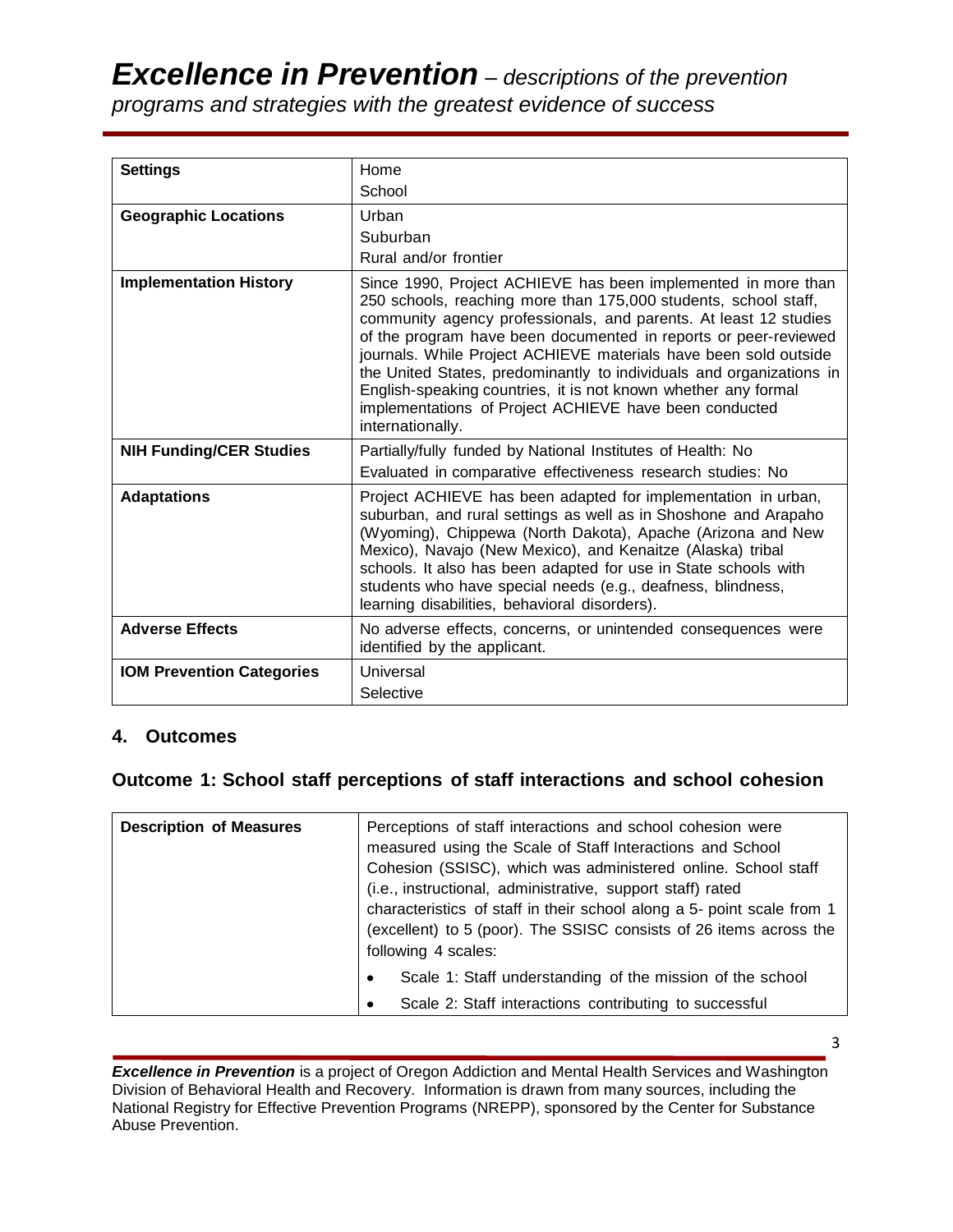# *Excellence in Prevention – descriptions of the prevention*

*programs and strategies with the greatest evidence of success*

|                                   | organizational outcomes                                                                                                                                                                                                                                                                                                                                                                                                                                             |
|-----------------------------------|---------------------------------------------------------------------------------------------------------------------------------------------------------------------------------------------------------------------------------------------------------------------------------------------------------------------------------------------------------------------------------------------------------------------------------------------------------------------|
|                                   | Scale 3: Staff interactions contributing to successful group<br>outcomes                                                                                                                                                                                                                                                                                                                                                                                            |
|                                   | Scale 4: Staff interactions contributing to successful<br>interpersonal processes                                                                                                                                                                                                                                                                                                                                                                                   |
| <b>Key Findings</b>               | In schools that participated in cohort 1 of Project ACHIEVE, staff<br>completed the SSISC prior to implementation and after 1 and 2<br>years of implementation. From baseline to 1-year follow-up,<br>schools had statistically significant improvement on all four scales<br>of the SSISC ( $p < .001$ for Scale 1, $p < .002$ for Scale 2, $p < .05$<br>for Scales 3 and 4). From 1- to 2-year follow-up, no statistically<br>significant differences were found. |
|                                   | In schools that participated in cohort 2 of Project ACHIEVE, staff<br>completed the SSISC prior to implementation and after 1 year of<br>implementation. From baseline to 1-year follow-up, schools had a<br>statistically significant improvement on Scale 1 ( $p < .01$ ), with no<br>significant differences on the three other scales.<br>No data were reported for comparison schools.                                                                         |
| <b>Studies Measuring Outcome</b>  | Study 1                                                                                                                                                                                                                                                                                                                                                                                                                                                             |
| <b>Study Designs</b>              | Quasi-experimental                                                                                                                                                                                                                                                                                                                                                                                                                                                  |
| <b>Quality of Research Rating</b> | 2.1 (0.0-4.0 scale)                                                                                                                                                                                                                                                                                                                                                                                                                                                 |

# **Outcome 2: School staff perceptions of school discipline and safety**

| <b>Description of Measures</b> | Perceptions of school discipline and safety were measured using<br>the Scale of Effective School Discipline and Safety (SESDS),<br>which was administered online. School staff (i.e., instructional,<br>administrative, support staff) indicated their agreement with<br>statements along a 5-point scale from 1 (strongly agree) to 5<br>(strongly disagree). The SESDS consists of 58 items across the<br>following 5 factors: |
|--------------------------------|----------------------------------------------------------------------------------------------------------------------------------------------------------------------------------------------------------------------------------------------------------------------------------------------------------------------------------------------------------------------------------------------------------------------------------|
|                                | Factor 1: Teachers' effective classroom management skills<br>$\bullet$                                                                                                                                                                                                                                                                                                                                                           |
|                                | Factor 2: Students' positive behavioral interactions and<br>$\bullet$<br>respect                                                                                                                                                                                                                                                                                                                                                 |
|                                | Factor 3: Holding students accountable for their behavior:<br>٠<br>administration and staff                                                                                                                                                                                                                                                                                                                                      |
|                                | Factor 4: Teachers' contribution to a positive school climate<br>٠                                                                                                                                                                                                                                                                                                                                                               |

**Excellence in Prevention** is a project of Oregon Addiction and Mental Health Services and Washington Division of Behavioral Health and Recovery. Information is drawn from many sources, including the National Registry for Effective Prevention Programs (NREPP), sponsored by the Center for Substance Abuse Prevention.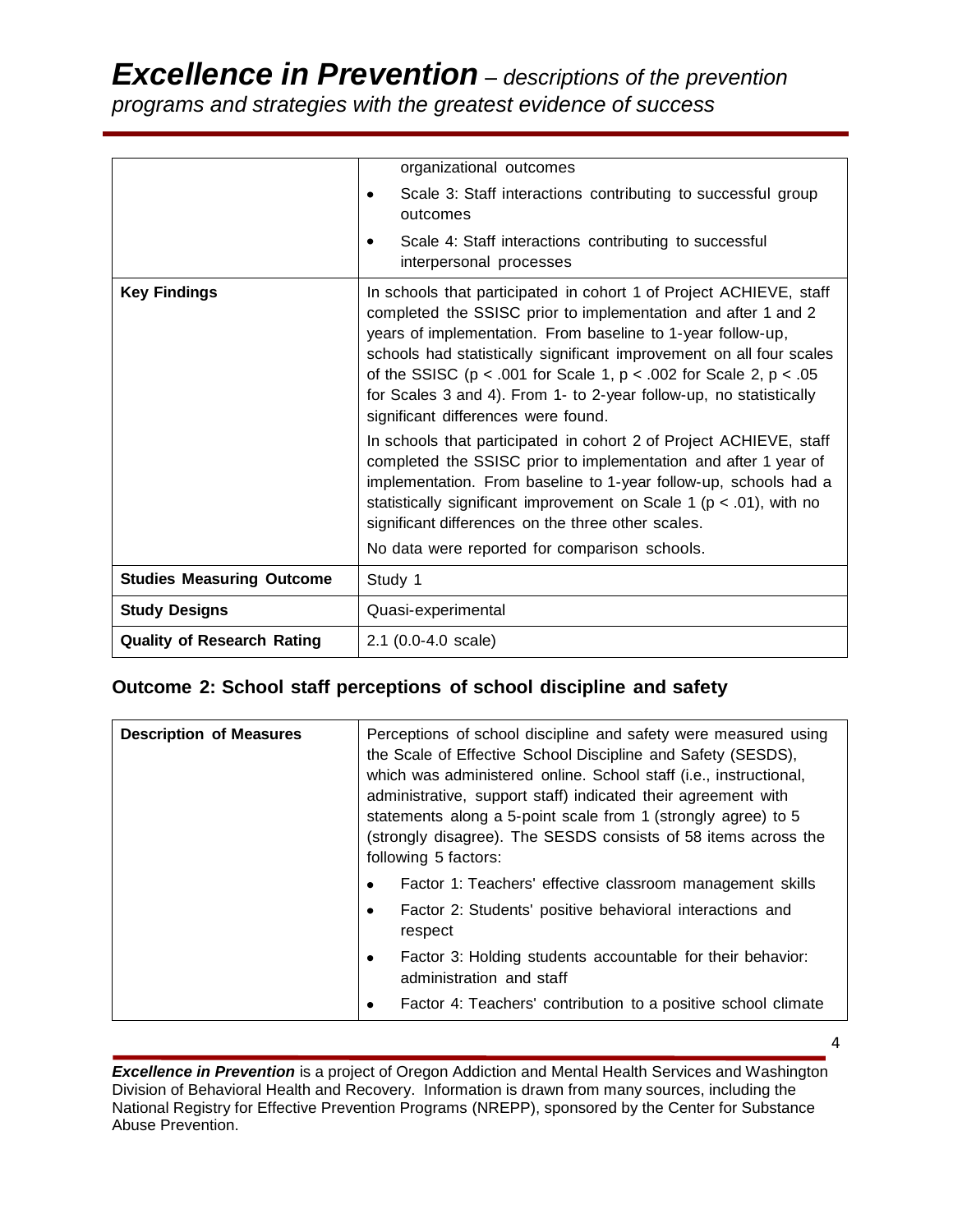|                                   | Factor 5: School safety and security: staff, students, and<br>٠<br>school grounds                                                                                                                                                                                                                                                                                                                                                                                        |
|-----------------------------------|--------------------------------------------------------------------------------------------------------------------------------------------------------------------------------------------------------------------------------------------------------------------------------------------------------------------------------------------------------------------------------------------------------------------------------------------------------------------------|
| <b>Key Findings</b>               | In schools that participated in cohort 1 of Project ACHIEVE, staff<br>completed the SESDS prior to implementation and after 1 and 2<br>years of implementation. From baseline to 1-year follow-up, no<br>statistically significant differences on any of the five factors were<br>found. From baseline to 2-year follow-up, four of five factors<br>showed significant improvement ( $p < .05$ for Factors 2 and 4, $p <$<br>.001 for Factor 3, $p < .01$ for Factor 5). |
|                                   | In schools that participated in cohort 2 of Project ACHIEVE, staff<br>completed the SESDS prior to implementation and after 1 year of<br>implementation. From baseline to 1-year follow-up, no statistically<br>significant differences on any of the five factors were found.<br>No data were reported for comparison schools.                                                                                                                                          |
| <b>Studies Measuring Outcome</b>  | Study 1                                                                                                                                                                                                                                                                                                                                                                                                                                                                  |
| <b>Study Designs</b>              | Quasi-experimental                                                                                                                                                                                                                                                                                                                                                                                                                                                       |
| <b>Quality of Research Rating</b> | $2.1$ (0.0-4.0 scale)                                                                                                                                                                                                                                                                                                                                                                                                                                                    |

# **Outcome 3: Office discipline referrals**

| <b>Description of Measures</b>   | Office discipline referrals, expressed in the number of referrals per<br>100 students in the school, were measured using data from the<br>Arkansas Department of Education's Arkansas Public School<br>Computer Network (APSCN). Using APSCN, referral data were<br>reported annually, following State regulation and Federal law, by<br>every school principal in the State.                                                                                                                                                                                                  |
|----------------------------------|--------------------------------------------------------------------------------------------------------------------------------------------------------------------------------------------------------------------------------------------------------------------------------------------------------------------------------------------------------------------------------------------------------------------------------------------------------------------------------------------------------------------------------------------------------------------------------|
| <b>Key Findings</b>              | In six Project ACHIEVE schools that demonstrated high<br>implementation fidelity, the average number of annual office<br>discipline referrals per 100 students decreased from 65.50 at<br>baseline to 42.14 after 1 year of implementation and 38.14 after 2<br>years of implementation. In contrast, the 17 comparison schools,<br>which were demographically matched to intervention schools but<br>did not implement Project ACHIEVE, averaged 43.31 office<br>discipline referrals at baseline, 47.68 at 1-year follow-up, and<br>37.83 at 2-year follow-up ( $p < .01$ ). |
| <b>Studies Measuring Outcome</b> | Study 1                                                                                                                                                                                                                                                                                                                                                                                                                                                                                                                                                                        |
| <b>Study Designs</b>             | Quasi-experimental                                                                                                                                                                                                                                                                                                                                                                                                                                                                                                                                                             |

**Excellence in Prevention** is a project of Oregon Addiction and Mental Health Services and Washington Division of Behavioral Health and Recovery. Information is drawn from many sources, including the National Registry for Effective Prevention Programs (NREPP), sponsored by the Center for Substance Abuse Prevention.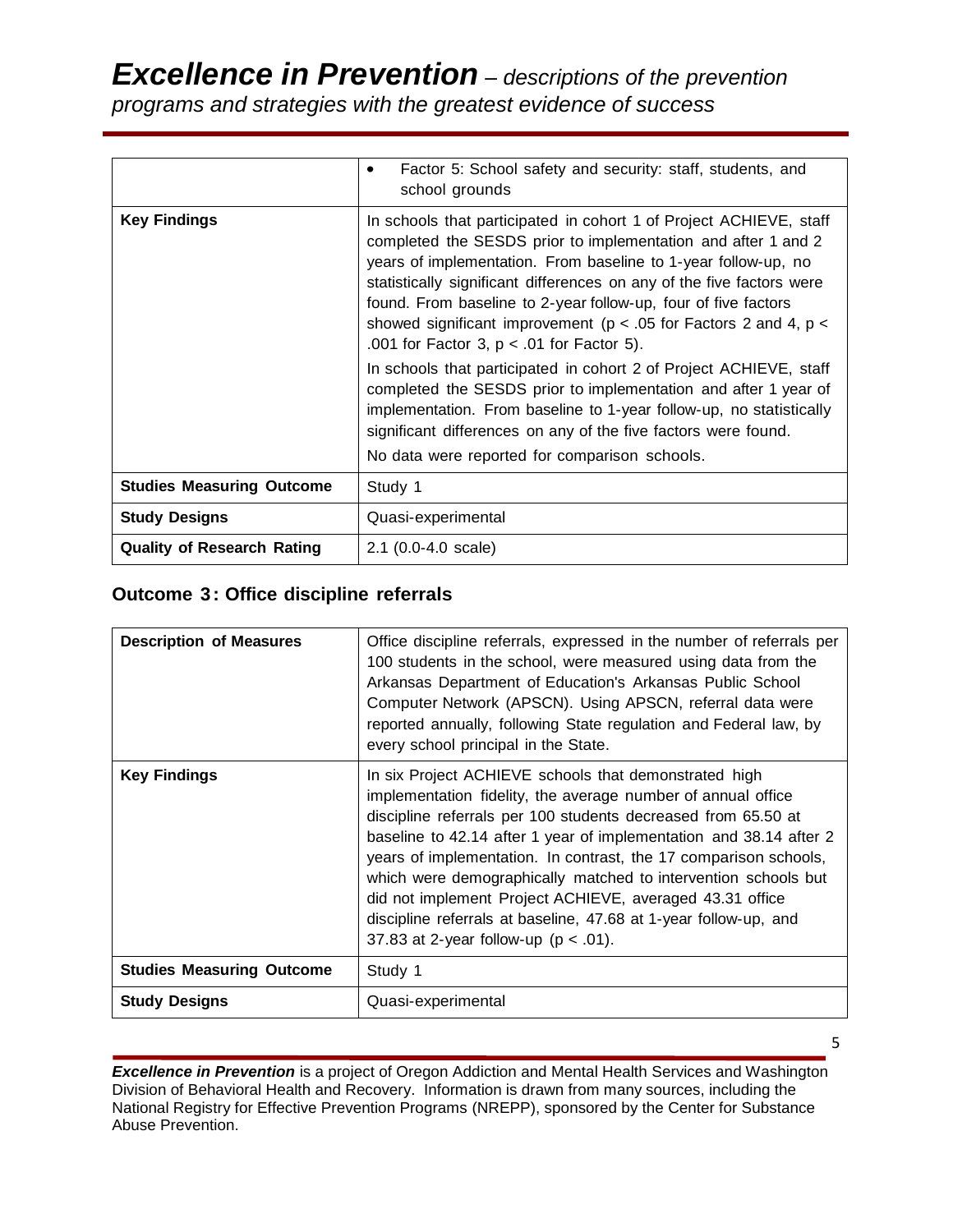| <b>Quality of Research Rating</b> | $\vert$ 2.2 (0.0-4.0 scale) |
|-----------------------------------|-----------------------------|
|-----------------------------------|-----------------------------|

### **Outcome 4: Administrative actions in response to office discipline referrals**

| <b>Description of Measures</b>    | Administrative actions of school principals (e.g., suspension,<br>expulsion) in response to students' office discipline referrals,<br>expressed in the number of administrative actions per 100<br>students in the school, were measured using data from the<br>Arkansas Department of Education's APSCN. Using APSCN,<br>administrative action data were reported annually, following State<br>regulation and Federal law, by every school principal in the State. |
|-----------------------------------|---------------------------------------------------------------------------------------------------------------------------------------------------------------------------------------------------------------------------------------------------------------------------------------------------------------------------------------------------------------------------------------------------------------------------------------------------------------------|
| <b>Key Findings</b>               | In six Project ACHIEVE schools that demonstrated high<br>implementation fidelity, the administrative actions per 100<br>students decreased from baseline to 1-year follow-up (mean<br>change score of 83.36). In contrast, the administrative actions for<br>the 17 comparison schools, which were demographically matched<br>to intervention schools but did not implement Project ACHIEVE,<br>increased from baseline to                                          |
|                                   | 1-year follow-up (mean change score of 171.93; $p = .043$ .). From<br>baseline to 2-year follow-up, the number of administrative actions<br>per 100 students decreased in the Project ACHIEVE schools<br>(mean change score of 69.70) and the comparison schools (mean<br>change score of 120.49), with no significant difference in the<br>change between intervention and comparison schools.                                                                     |
| <b>Studies Measuring Outcome</b>  | Study 1                                                                                                                                                                                                                                                                                                                                                                                                                                                             |
| <b>Study Designs</b>              | Quasi-experimental                                                                                                                                                                                                                                                                                                                                                                                                                                                  |
| <b>Quality of Research Rating</b> | $2.2$ (0.0-4.0 scale)                                                                                                                                                                                                                                                                                                                                                                                                                                               |

#### **Outcome 5: Academic achievement**

| <b>Description of Measures</b> | Academic achievement was measured using data on the following<br>measures available on the Arkansas Department of Education's<br>Web site:                                                                                                             |
|--------------------------------|--------------------------------------------------------------------------------------------------------------------------------------------------------------------------------------------------------------------------------------------------------|
|                                | Arkansas State Benchmark Tests, given in Literacy and<br>$\bullet$<br>Mathematics. These test data generally are reported as the<br>percentage of students who score at the "below basic,"<br>"basic," "proficient," and "advanced" levels using score |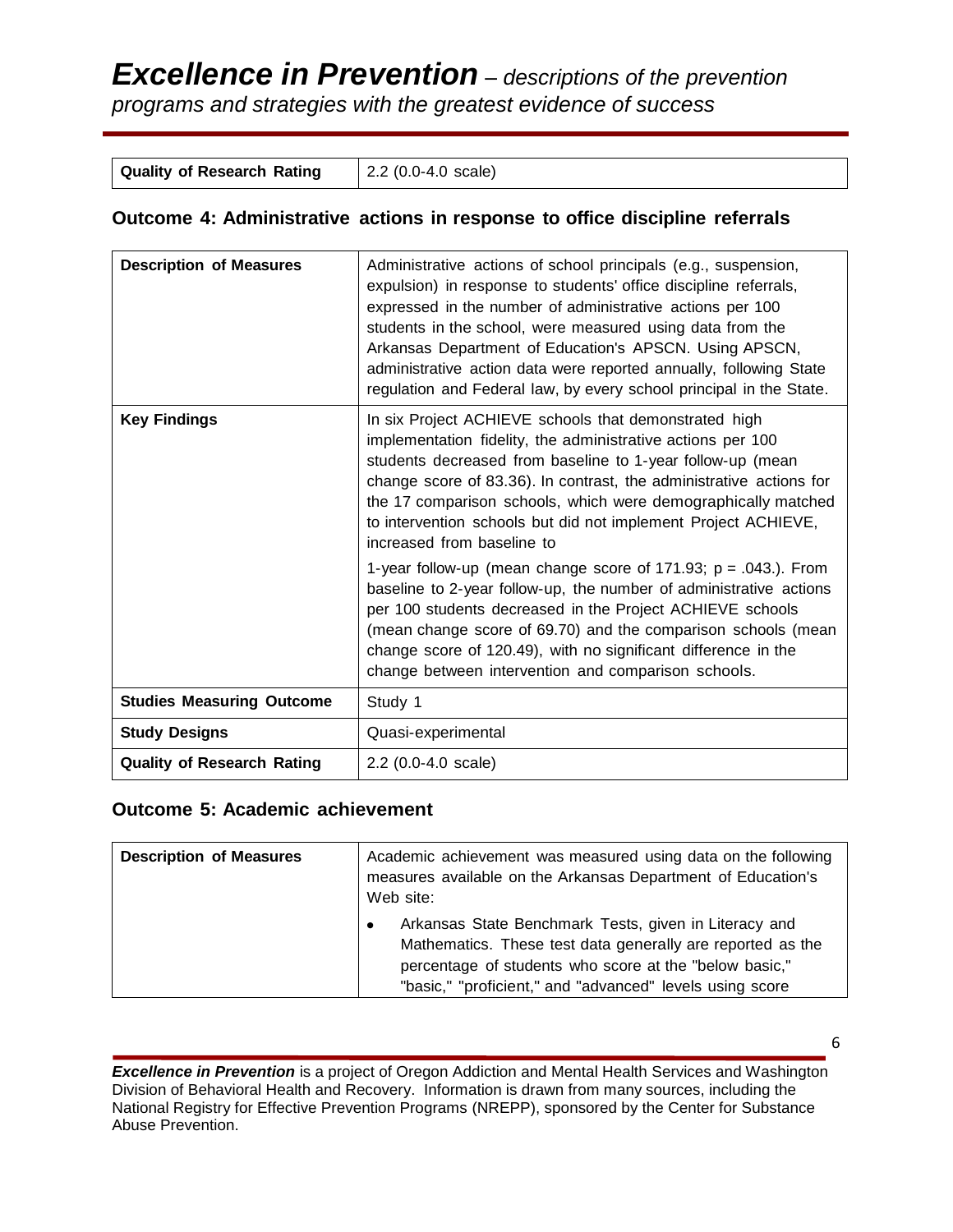# *Excellence in Prevention – descriptions of the prevention*

*programs and strategies with the greatest evidence of success*

|                     | thresholds established by the State.                                                                                                                                                                                                                                                                                                                                                                                                                                                                                                                                  |
|---------------------|-----------------------------------------------------------------------------------------------------------------------------------------------------------------------------------------------------------------------------------------------------------------------------------------------------------------------------------------------------------------------------------------------------------------------------------------------------------------------------------------------------------------------------------------------------------------------|
|                     | Iowa Test of Basic Skills (ITBS), given in Reading<br>٠<br>Comprehension, Math Concepts and Estimation, and Math<br>Problem Solving and Data Interpretation. ITBS data generally<br>are reported as the average national percentile rank earned<br>by students in the school taking the test.                                                                                                                                                                                                                                                                         |
| <b>Key Findings</b> | In six Project ACHIEVE schools that demonstrated high<br>implementation fidelity, scores on 2 literacy tests (Arkansas State<br>Benchmark Test and ITBS Reading Comprehension test) were<br>tracked over time for 11 groups of students: 3rd-graders from 5<br>schools, 4th-graders from 4 schools, and 5th- and 6th-graders<br>from 1 school. With 11 groups of students and 2 tests, there were<br>22 possible student group-by-test combinations. In 12 of the 22<br>combinations (55%), students increased their scores from<br>baseline to the 2-year follow-up: |
|                     | On the Arkansas State Benchmark Test, scores improved for<br>4 groups of the 3rd graders, 3 groups of the 4th graders, and<br>the group of 5th graders.                                                                                                                                                                                                                                                                                                                                                                                                               |
|                     | On the ITBS, scores improved for 2 groups of the 3rd<br>٠<br>graders and 2 groups of the 4th graders.                                                                                                                                                                                                                                                                                                                                                                                                                                                                 |
|                     | Eight of these 12 increases reached statistical significance (p<br>values ranging from $\lt$ .001 to $\lt$ .05). Further, four groups of<br>students increased their scores on the ITBS from baseline to 2-<br>year follow- up more than their comparison school counterparts (p<br>values $< .05$ ).                                                                                                                                                                                                                                                                 |
|                     | Scores on 3 mathematics tests (Arkansas State Benchmark Test,<br>ITBS Math Concepts and Estimation test, and ITBS Math Problem<br>Solving and Data Interpretation test) were tracked over time with<br>the same 11 groups of students. With 11 groups of students and<br>there were<br>33<br>possible<br>student group-by-test<br>tests,<br>3<br>combinations. In 26 of the 33 combinations (79%), students<br>increased their scores from baseline to the 2-year follow-up:                                                                                          |
|                     | On the Arkansas State Benchmark Test, scores improved for<br>٠<br>all 5 groups of 3rd graders, all 4 groups of 4th graders, the<br>group of 5th graders, and the group of 6th graders.                                                                                                                                                                                                                                                                                                                                                                                |
|                     | On the ITBS Math Concepts and Estimation test, scores<br>$\bullet$<br>improved for 4 groups of the 3rd graders and 3 groups of the<br>4th graders.                                                                                                                                                                                                                                                                                                                                                                                                                    |

**Excellence in Prevention** is a project of Oregon Addiction and Mental Health Services and Washington Division of Behavioral Health and Recovery. Information is drawn from many sources, including the National Registry for Effective Prevention Programs (NREPP), sponsored by the Center for Substance Abuse Prevention.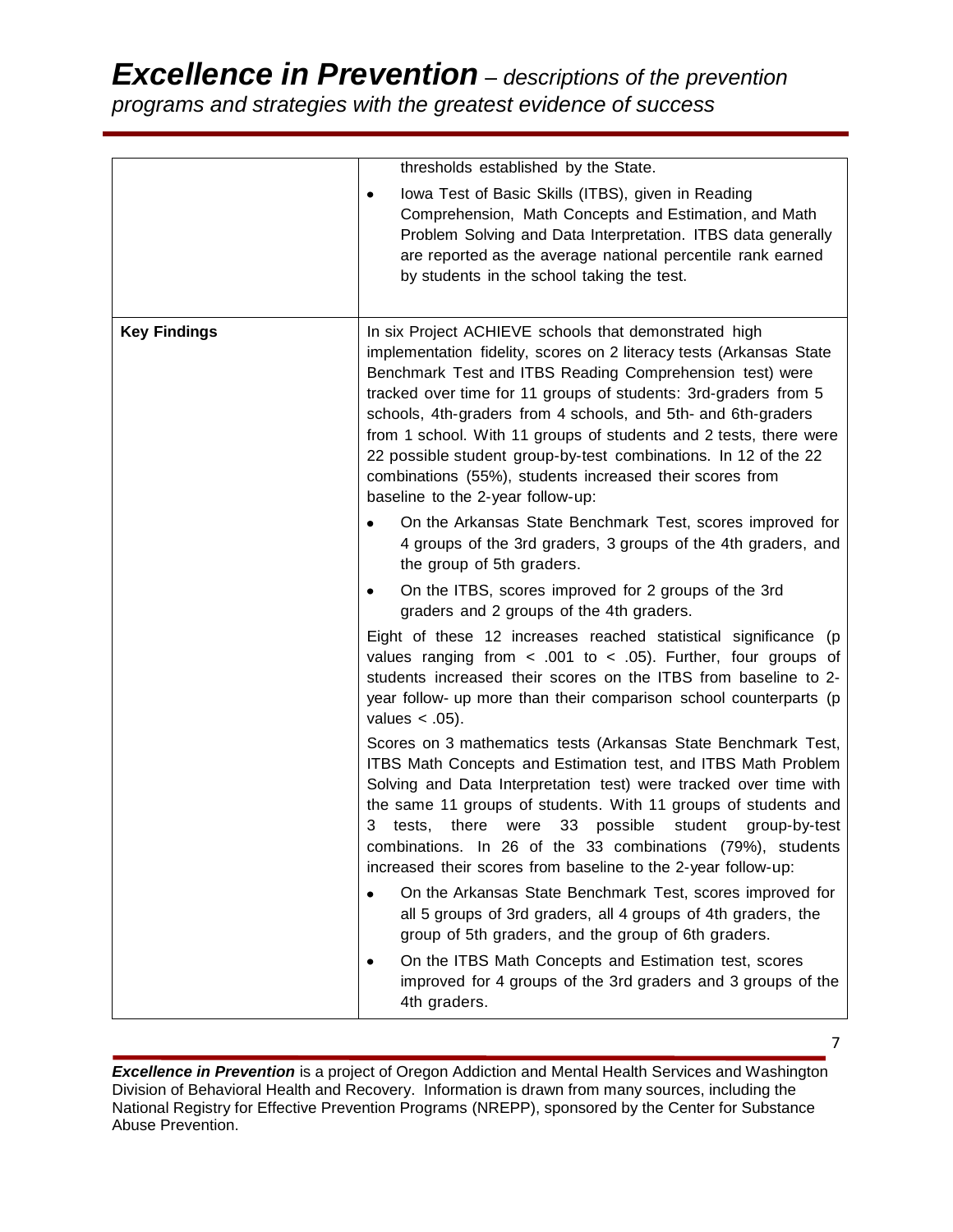|                                   | On the ITBS Math Problem Solving and Data Interpretation<br>test, scores improved for 4 groups of the 3rd graders, 3<br>groups of the 4th graders, and the group of 5th graders.                                                                                                                                  |
|-----------------------------------|-------------------------------------------------------------------------------------------------------------------------------------------------------------------------------------------------------------------------------------------------------------------------------------------------------------------|
|                                   | Twelve of these 26 increases reached statistical significance (p<br>values ranging from $\lt$ .001 to $\lt$ .05). Further, five groups of<br>students increased their average math score on the ITBS from<br>baseline to 2- year follow-up more than their comparison school<br>counterparts (p values $< .05$ ). |
| <b>Studies Measuring Outcome</b>  | Study 1                                                                                                                                                                                                                                                                                                           |
| <b>Study Designs</b>              | Quasi-experimental                                                                                                                                                                                                                                                                                                |
| <b>Quality of Research Rating</b> | $2.9$ (0.0-4.0 scale)                                                                                                                                                                                                                                                                                             |

- **5. Cost effectiveness report** (Washington State Institute of Public Policy if available)
- **6. Washington State results** (from Performance Based Prevention System (PBPS) if available)
- **7. Where is this program/strategy being used (if available)?**

| <b>Washington Counties</b> | <b>Oregon Counties</b> |
|----------------------------|------------------------|
|                            |                        |

## **8. Study Populations**

The studies reviewed for this intervention included the following populations, as reported by the study authors.

| <b>Study</b> | Age                                                      | Gender                 | <b>Race/Ethnicity</b>                                                  |
|--------------|----------------------------------------------------------|------------------------|------------------------------------------------------------------------|
| Study 1      | 6-12 (Childhood)<br>18-25 (Young adult)<br>26-55 (Adult) | 51% Male<br>49% Female | 55% White<br>40% Black or African<br>American<br>5% Hispanic or Latino |

## **9. Quality of Research**

The documents below were reviewed for Quality of Research. Other materials may be available. For more information, contact the developer(s).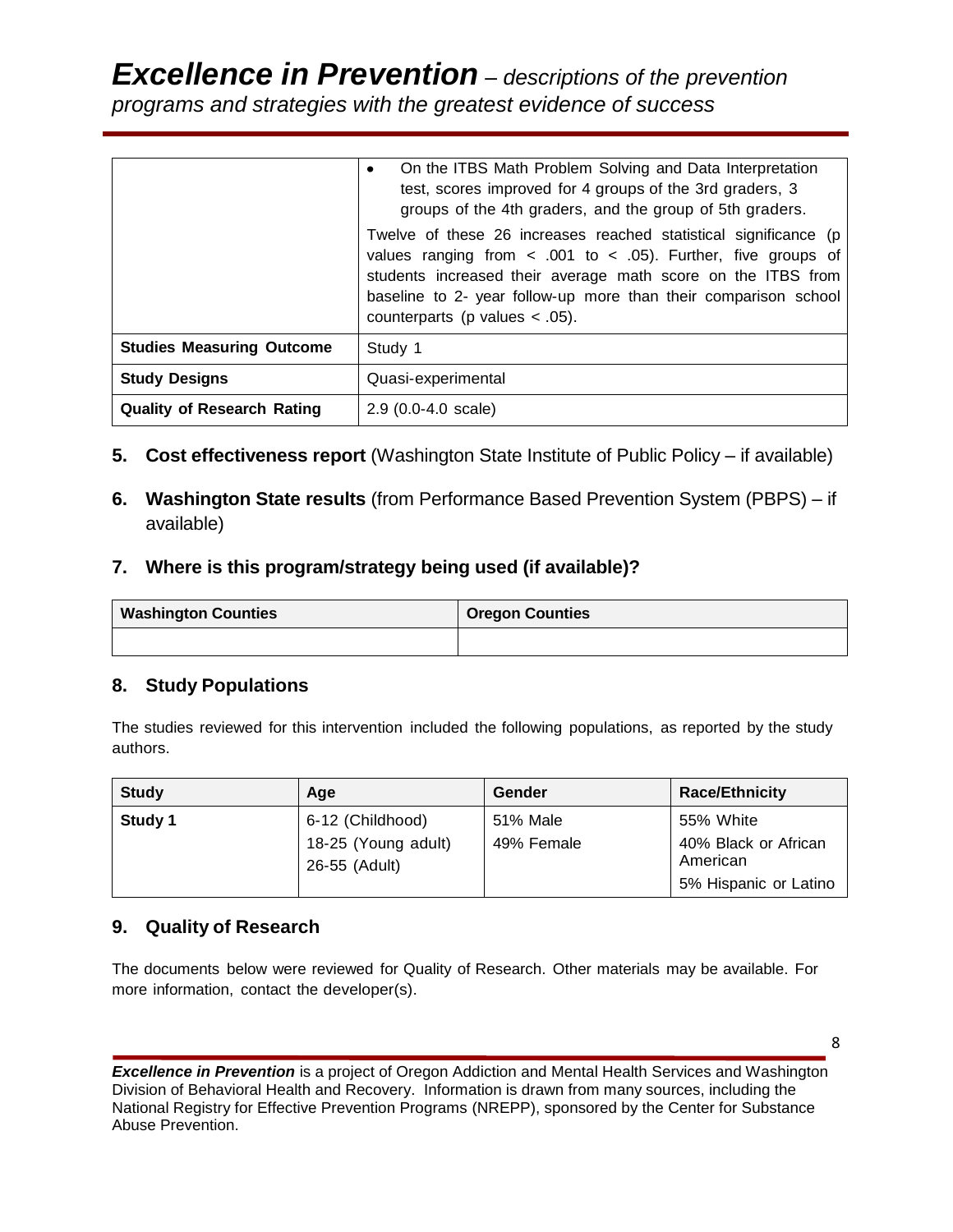#### **Study 1**

Harding, M., Knoff, H. M., Glenn, R., Johnson, L., Schrag, H., & Schrag, J. (2008). The Arkansas State Improvement Grant evaluation and outcome report to the U.S. Department of Education's Office of Special Education Programs: Improving student outcomes through the school-wide implementation of Project ACHIEVE's Positive Behavioral Support Systems. Little Rock, AR: Arkansas Department of Education, Special Education.

#### **Supplementary Materials**

Arkansas Department of Education. (2006). Arkansas growth model proposal.

Arkansas Department of Education. (n.d.). Consolidated State application accountability plan. As amended April 2003.

Arkansas Department of Education. (n.d.). Consolidated State performance report: Parts I and II for State Formula Grant Programs under the Elementary and Secondary Education Act as amended by the No Child Left Behind Act of 2001. For reporting on school year 2005-2006.

Development and Psychometric Properties of: The Scale of Effective School Discipline and Safety and the Scale of Staff Interactions and School Cohesion

Iowa Tests of Basic Skills (ITBS) Forms, A, B, and C

Kilian, J. M., Fish, M. C., & Maniago, E. B. (2006). Making school safe: A system-wide school intervention to increase student pro-social behaviors and enhance school climate. Journal of Applied School Psychology, 23(1), 1-30.

Knoff, H. M. (2005). Project ACHIEVE technical report on longitudinal outcomes from national implementation sites: Results from Florida, Texas, and Maryland. Little Rock, AR: Project ACHIEVE Press.

Knoff, H. M., & Batsche, G. M. (1995). Project ACHIEVE: Analyzing a school reform process for at-risk and underachieving students. School Psychology Review, 24(4), 579-603.

Quinn, M. M., Osher, D., Hoffman, C. C., & Hanley, T. V. (1998). Safe, drug-free, and effective schools for ALL students: What Works! Washington, DC: Center for Effective Collaboration and Practice, American Institutes for Research.

#### **Quality of Research Ratings by Criteria (0.0-4.0 scale)**

External reviewers independently evaluate the Quality of Research for an intervention's reported results using six criteria:

- 1. Reliability of measures
- 2. Validity of measures
- 3. Intervention fidelity
- 4. Missing data and attrition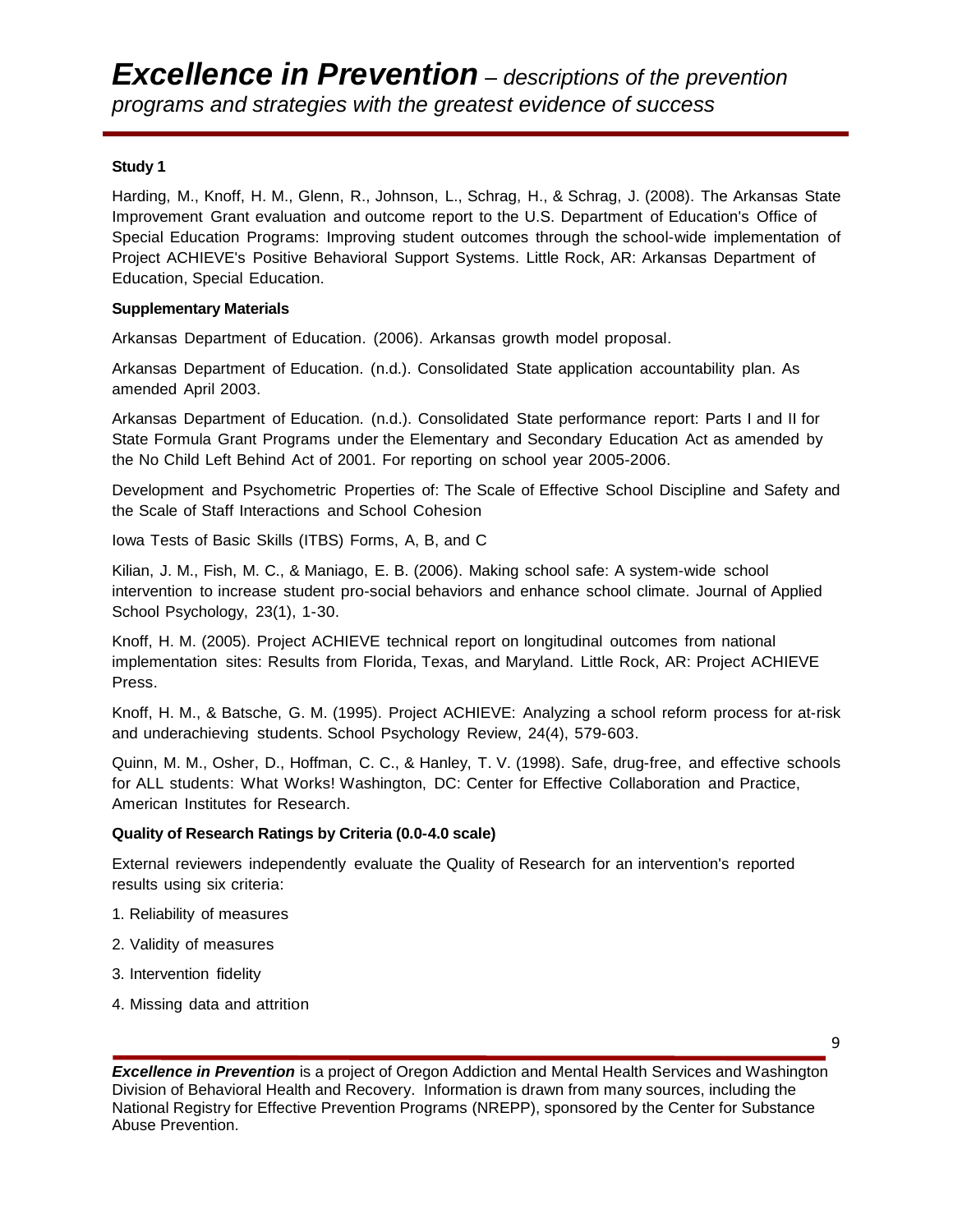#### 5. Potential confounding variables

#### 6. Appropriateness of analysis

For more information about these criteria and the meaning of the ratings, see Quality of Research.

| Outcome                                                                        | Reliability<br>of<br><b>Measures</b> | Validity of<br><b>Measures</b> | Fidelity | Missing<br>Data/Attrition | Confounding<br>Variables | Data<br>Analysis | Overall<br>Rating |
|--------------------------------------------------------------------------------|--------------------------------------|--------------------------------|----------|---------------------------|--------------------------|------------------|-------------------|
| 1: School staff<br>perceptions of staff<br>interactions and<br>school cohesion | 1.8                                  | 2.0                            | 2.0      | 1.8                       | 2.0                      | 3.0              | 2.1               |
| 2: School staff<br>perceptions of<br>school discipline and<br>safety           | 1.8                                  | 2.0                            | 2.0      | 1.8                       | 2.0                      | 3.0              | 2.1               |
| 3: Office discipline<br>referrals                                              | 1.8                                  | 2.0                            | 2.0      | 2.5                       | 2.0                      | 2.8              | 2.2               |
| 4: Administrative<br>actions in response<br>to office discipline<br>referrals  | 1.8                                  | 2.0                            | 2.0      | 2.5                       | 2.0                      | 2.8              | 2.2               |
| 5: Academic<br>achievement                                                     | 4.0                                  | 4.0                            | 2.0      | 2.5                       | 2.0                      | 2.8              | 2.9               |

#### **Study Strengths**

Standardized instruments with good psychometric properties were used in measuring academic achievement.

#### **Study Weaknesses**

Psychometric information was not adequately documented for some measures. The majority of the intervention schools did not implement the program with high fidelity. During the implementation of one intervention component, observations of a "master trainer/consultant" were conducted, but results of these observations were not presented. The researchers did not discuss how they handled missing data associated with the intervention schools. The data analysis did not account for some confounding variables. For example, intervention schools were matched with controls, yet some differences at baseline existed (e.g., on average, intervention schools had 50% more office disciplinary referrals than comparison schools). No analysis of covariance was conducted to examine the impact of other potential confounding variables, such as demographic characteristics.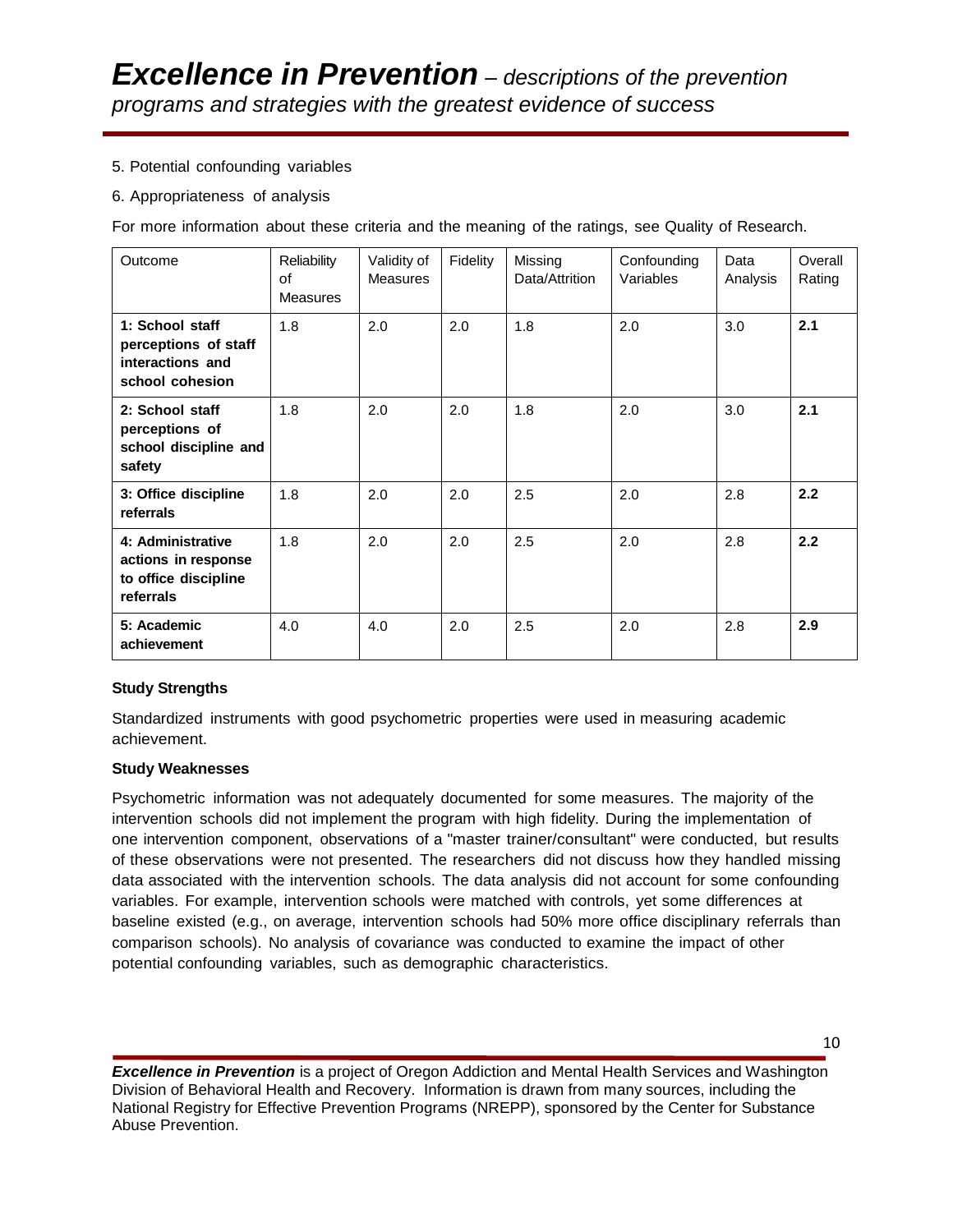### **10. Readiness for Dissemination**

The documents below were reviewed for Readiness for Dissemination. Other materials may be available. For more information, contact the developer(s).

#### **Dissemination Materials**

Knoff, H. M. (2001). The Stop & Think Social Skills Program: Grades 2-3 instructional packages. Longmont, CO: Sopris West Educational Services.

Knoff, H. M. (2001). The Stop & Think Social Skills Program: Grades 4-5 instructional packages. Longmont, CO: Sopris West Educational Services.

Knoff, H. M. (2001). The Stop & Think Social Skills Program: Teacher's manual grades preK-1. Longmont, CO: Sopris West Educational Services.

Knoff, H. M. (2001). The Stop & Think Social Skills Program: Teacher's manual grades 2-3. Longmont, CO: Sopris West Educational Services.

Knoff, H. M. (2001). The Stop & Think Social Skills Program: Teacher's manual grades pre 6-8. Longmont, CO: Sopris West Educational Services.

Knoff, H. M. (2005). Teaching children to stop & think at home: A parents' guide to teaching good behavior [DVD]. Little Rock, AR: Project ACHIEVE.

Knoff, H. M. (2005). The Stop & Think parenting book: A guide to children's good behavior. Longmont, CO: Sopris West Educational Services.

Knoff, H. M. (2007). Developing and implementing the behavioral matrix: Establishing school-wide behavioral standards and benchmarks for student accountability. Little Rock, AR: Project ACHIEVE Press.

Knoff, H. M. (2007). Guiding comprehensive school improvement: The step-by-step Project ACHIEVE implementation book of surveys, forms, and questionnaires. Little Rock, AR: Project ACHIEVE Press.

Knoff, H. M. (2007). More Stop & Think social skills and steps: Classroom and building routines and scripts from preschool to high school. Little Rock, AR: Project ACHIEVE Press.

Knoff, H. M. (2007). Time-out in the classroom: A step-by-step guide for consistent, educative, and effective implementation. Little Rock, AR: Project ACHIEVE Press.

Knoff, H. M. (2008). APPRAISE: Action plan for Project ACHIEVE implementation success and evaluation. Little Rock, AR: Project ACHIEVE Press.

Knoff, H. M. (2008). Implementing response-to-intervention at the school, district, and State levels: Functional assessment, data-based problem solving, and evidence-based interventions. Little Rock, AR: Project ACHIEVE Press.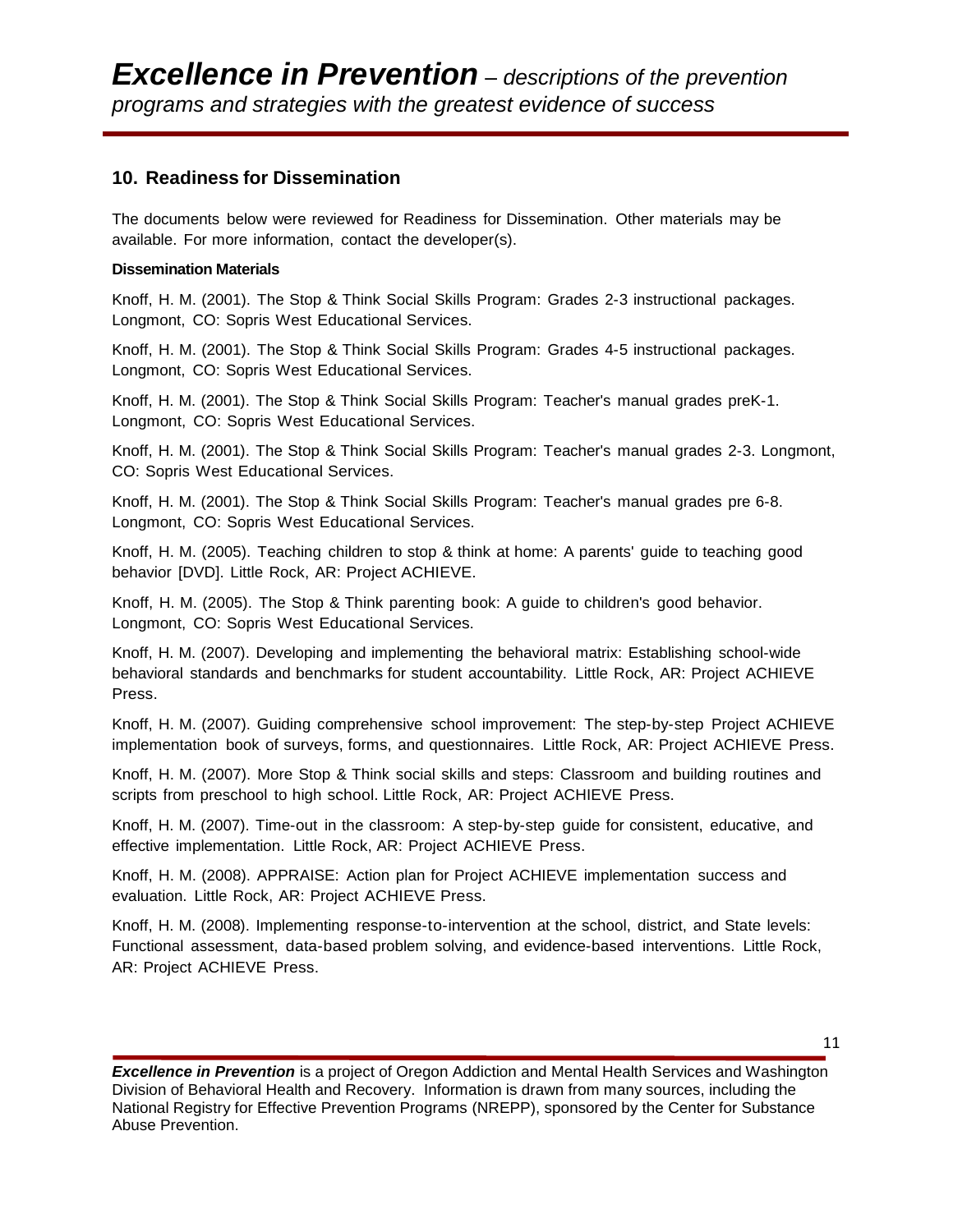Knoff, H. M. (2008). Project ACHIEVE end-of-year articulation process. Little Rock, AR: Project ACHIEVE Press.

Knoff, H. M. (2008). The Project ACHIEVE implementation integrity self-evaluation (PRAI/ISE). Little Rock, AR: Project ACHIEVE Press.

Knoff, H. M. (2009). Guiding comprehensive school improvement: An overview of e-books, products, documents, and resources to facilitate Project ACHIEVE implementation. Little Rock, AR: Project ACHIEVE Press.

Knoff, H. M. (2009). Implementing effective school-wide discipline and behavior management systems: Increasing academic engagement and achievement, decreasing teasing and bullying, and keeping your school and common areas safe. Little Rock, AR: Project ACHIEVE Press.

Project ACHIEVE. (2003). Building strong schools to strengthen student outcomes: Positive behavioral approaches for schools, staff, students, safety, and success [DVD]. Little Rock, AR: State of Arkansas Department of Education.

Project ACHIEVE. (2007). The Stop & Think songbook [CD]. Charlottesville, VA: Core Knowledge Foundation.

Project ACHIEVE. (n.d.). Core Knowledge Foundation: Early childhood program. Autonomy, social skills and work habits [PowerPoint slides]. Little Rock, AR.

Project ACHIEVE. (n.d.). Core Knowledge preschool posters. Longmont, CO: Sopris West Educational Services. Project ACHIEVE. (n.d.). Discipline Scale--Rating Scale. Little Rock, AR.

Project ACHIEVE. (n.d.). Partners in Literacy: Arkansas Parent Training and Information Network/Arkansas State Improvement Grant [PowerPoint slides]. Little Rock, AR.

Project ACHIEVE. (n.d.). Staff Interactions Scale--Rating Scale. Little Rock, AR.

Project ACHIEVE. (n.d.). Stop & Think parents slides and handouts [PowerPoint slides]. Little Rock, AR.

Project ACHIEVE. (n.d.). Stop & Think Social Skills Program order form. Longmont, CO: Sopris West Educational Services. Project ACHIEVE Web site, [http://www.projectachieve.info](http://www.projectachieve.info/)

#### **Readiness for Dissemination Ratings by Criteria (0.0-4.0 scale)**

External reviewers independently evaluate the intervention's Readiness for Dissemination using three criteria:

- 1. Availability of implementation materials
- 2. Availability of training and support resources
- 3. Availability of quality assurance procedures

For more information about these criteria and the meaning of the ratings, see [Readiness](http://nrepp.samhsa.gov/ReviewRFD.aspx) for [Dissemination.](http://nrepp.samhsa.gov/ReviewRFD.aspx)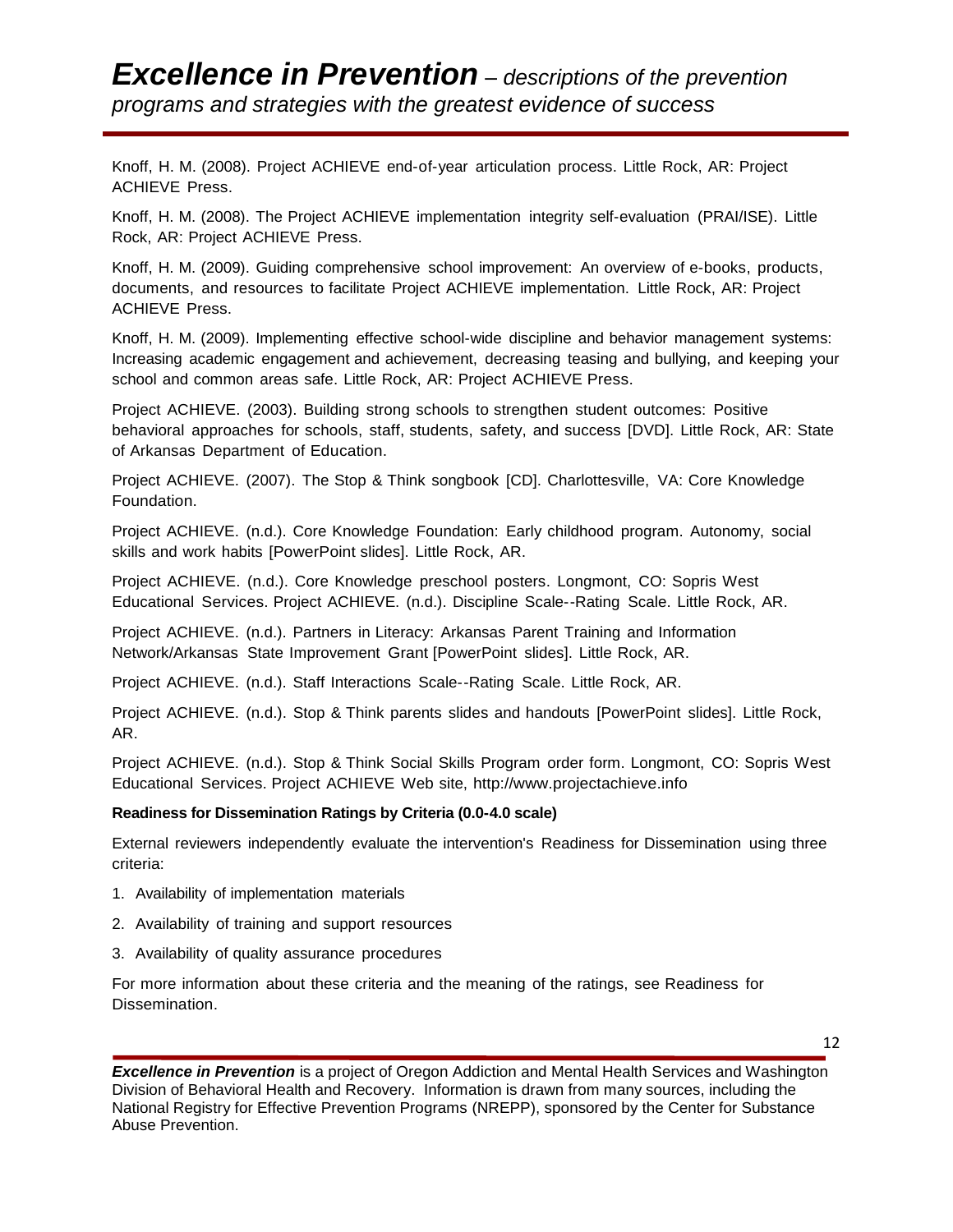| Implementation   | <b>Training and Support</b> | <b>Quality Assurance</b> | <b>Overall Rating</b> |
|------------------|-----------------------------|--------------------------|-----------------------|
| <b>Materials</b> | <b>Resources</b>            | <b>Procedures</b>        |                       |
|                  | 4.0                         | 3.9                      | 3.9                   |

#### **Dissemination Strengths**

Implementation materials are comprehensive. "Blueprints," planning worksheets, and checklists facilitate navigation through the many processes required for implementation. The program developer requires new sites to conduct an organizational analysis and needs assessment prior to implementation. The developer offers comprehensive training using multiple training methods and formats. Multiple quality assurance tools, in both paper and electronic formats, are available and are supported by on-site consultation.

#### **Dissemination Weaknesses**

The volume of highly detailed and technical materials may be overwhelming to prospective implementers. Electronic versions of the many forms, assessment instruments, and other tools are not readily available.

#### **11. Costs**

The information below was provided by the developer and may have changed since the time of review. For detailed information on implementation costs (e.g., staffing, space, equipment, materials shipping and handling), contact the developer.

| <b>Item Description</b>                                                                                                                                                                                                                               | Cost         | <b>Required by Program</b><br><b>Developer</b> |
|-------------------------------------------------------------------------------------------------------------------------------------------------------------------------------------------------------------------------------------------------------|--------------|------------------------------------------------|
| Implementing Response-to-<br>Intervention at the School,<br>District. and State Levels:<br>Functional Assessment, Data-<br>Based Problem Solving, and<br>Evidence- Based Academic and<br>Behavioral Interventions (book)                              | \$39.95 each | Yes                                            |
| Implementing Effective School-<br>Wide Student Discipline and<br>Behavior Management Systems:<br>Increasing Academic<br>Engagement and Achievement,<br>Decreasing Teasing and<br>Bullying, and Keeping Your<br>School and Common Areas<br>Safe (book) | \$29.95 each | Yes                                            |
| More Stop & Think Social Skills                                                                                                                                                                                                                       | \$34.95 each | Yes                                            |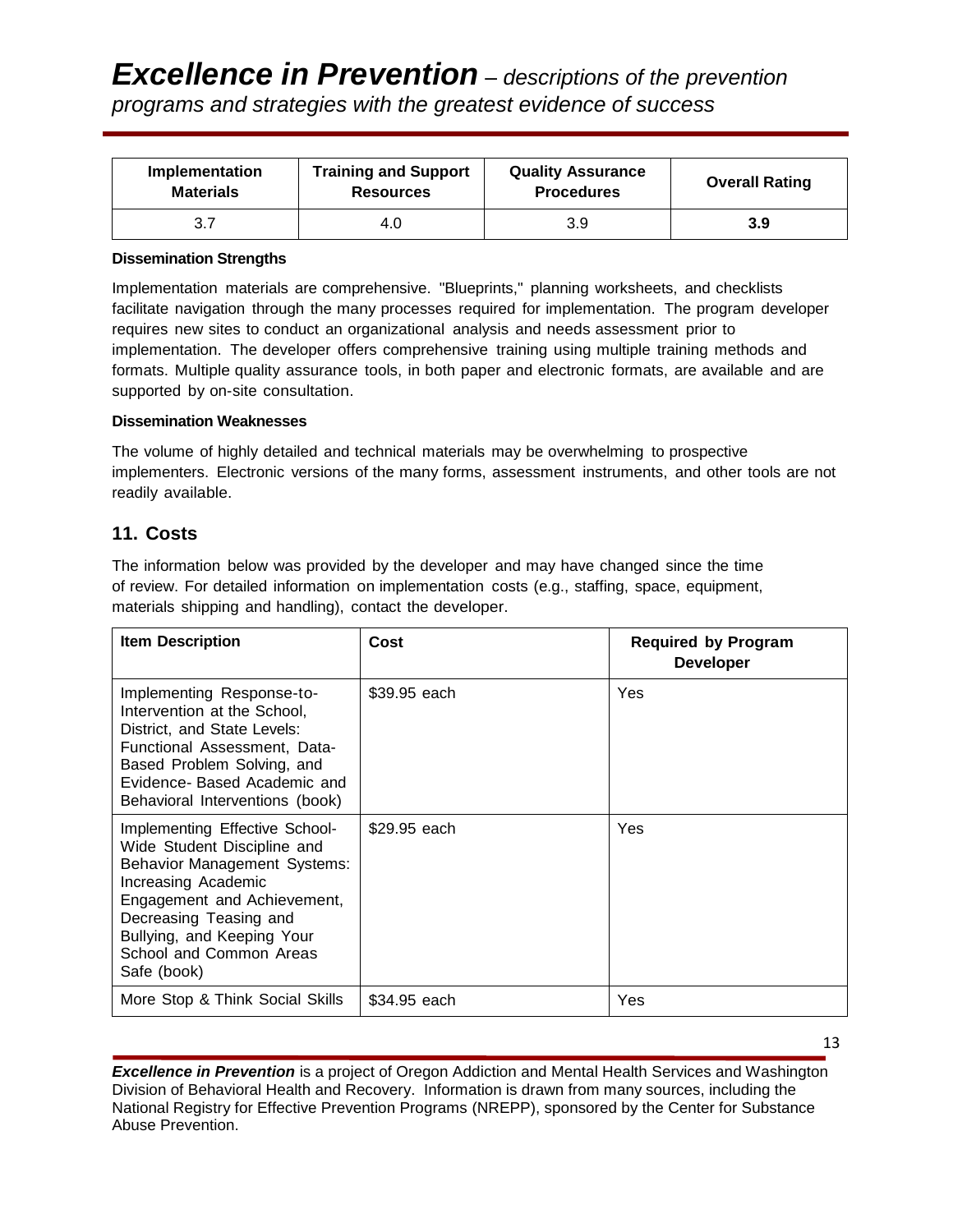# *Excellence in Prevention – descriptions of the prevention*

*programs and strategies with the greatest evidence of success*

| and Steps: Classroom and<br><b>Building Routines and Scripts</b><br>From Preschool to High School<br>(book)                                                                                                       |                                                                                |                                               |
|-------------------------------------------------------------------------------------------------------------------------------------------------------------------------------------------------------------------|--------------------------------------------------------------------------------|-----------------------------------------------|
| <b>Holding Students Responsible</b><br>for Their School and Classroom<br>Behavior: Developing a School-<br>Wide Accountability System To<br>Encourage Student Self-<br>Management and Staff<br>Consistency (book) | \$34.95 each                                                                   | Yes                                           |
| Changing Student Behavior by<br>Linking Office Discipline<br>Referrals to a Strategic Time-Out<br>Process: A Step-by-Step<br>Implementation Guide to the<br>Effective Use of Classroom<br>Consequences (book)     | \$29.95 each                                                                   | Yes                                           |
| <b>Building Strong Schools To</b><br>Strengthen Student Outcomes:<br>The Project ACHIEVE Forms<br><b>Book</b>                                                                                                     | \$59.95 each                                                                   | Yes                                           |
| Grade-level classroom sets                                                                                                                                                                                        | \$180 each                                                                     | Yes, at least one per grade<br>level required |
| Support materials for school                                                                                                                                                                                      | \$250 per school                                                               | Yes                                           |
| The Stop & Think Parent Book:<br>A Guide to Children's Good<br>Behavior (with DVD)                                                                                                                                | \$59.95 each                                                                   | Yes                                           |
| The Stop & Think Social Skills<br>Songbook (CD) with posters                                                                                                                                                      | \$75 each                                                                      | Yes, required for preschool-<br>grade 2       |
| 5-12 days of on-site training                                                                                                                                                                                     | \$2,250-\$3,000 per day<br>depending on site location, plus<br>travel expenses | Yes                                           |
| Off-site training via conference<br>call or Skype                                                                                                                                                                 | \$250-\$300 per hour                                                           | Yes                                           |
| Project ACHIEVE Technical<br>Assistance Papers                                                                                                                                                                    | Free                                                                           | Yes                                           |